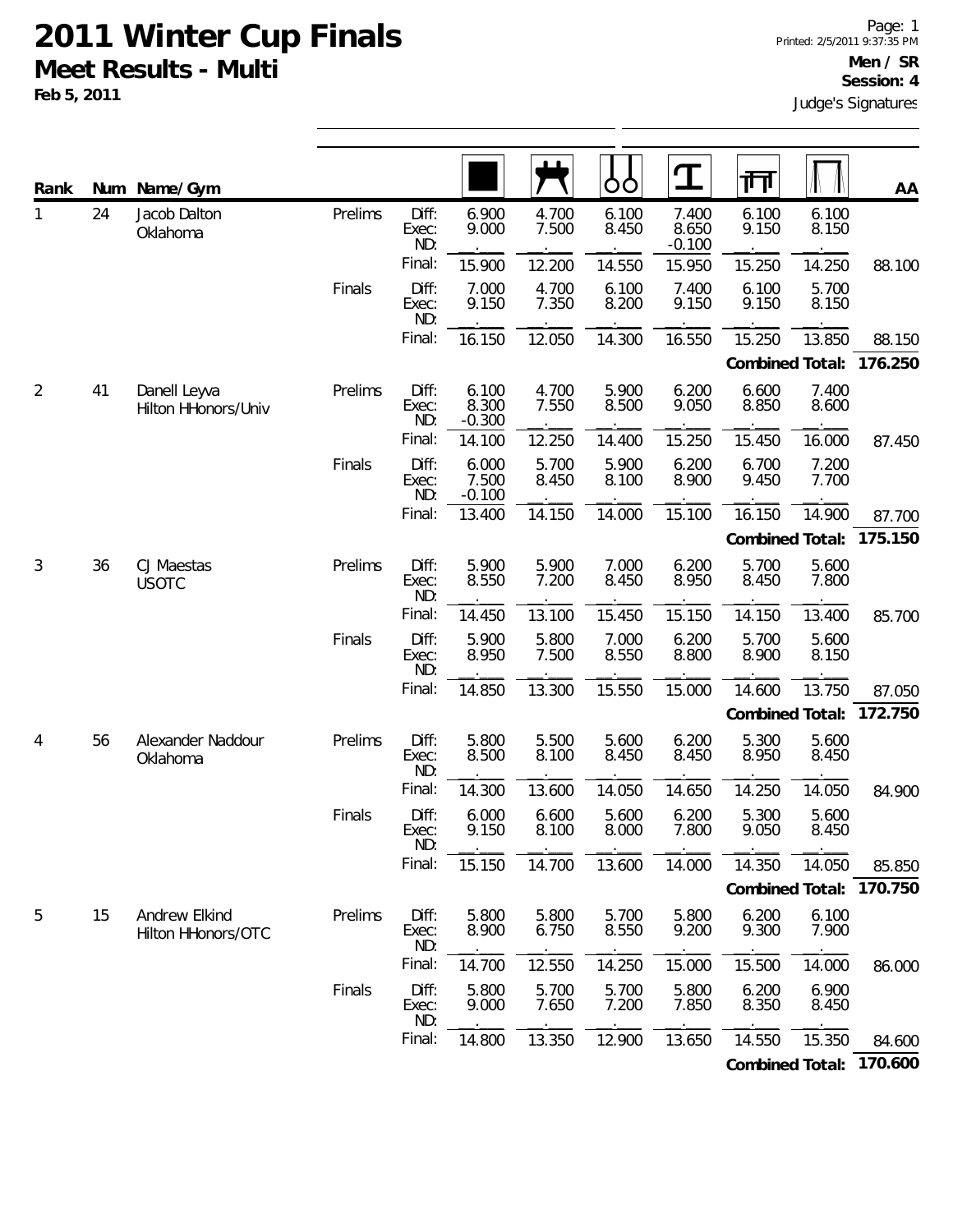| Rank           |     | Num Name/Gym                             |         |                       |                            |                | ŌŌ             | $\mathbf T$                | गा              |                | AA      |
|----------------|-----|------------------------------------------|---------|-----------------------|----------------------------|----------------|----------------|----------------------------|-----------------|----------------|---------|
| 6              | 122 | Joshua Dixon<br>Stanford                 | Prelims | Diff:<br>Exec:<br>ND: | 6.500<br>8.550             | 5.100<br>6.650 | 5.200<br>8.400 | 6.400<br>8.850             | 6.000<br>8.450  | 5.500<br>8.050 |         |
|                |     |                                          |         | Final:                | 15.050                     | 11.750         | 13.600         | 15.250                     | 14.450          | 13.550         | 83.650  |
|                |     |                                          | Finals  | Diff:<br>Exec:<br>ND: | 6.500<br>8.950             | 5.300<br>7.000 | 5.200<br>8.250 | 6.400<br>9.200             | 6.000<br>8.000  | 5.900<br>8.450 |         |
|                |     |                                          |         | Final:                | 15.450                     | 12.300         | 13.450         | 15.600                     | 14.000          | 14.350         | 85.150  |
|                |     |                                          |         |                       |                            |                |                |                            | Combined Total: |                | 168.800 |
| $\overline{7}$ | 79  | Jesse Silverstein<br>US Gym Dev Ctr II   | Prelims | Diff:<br>Exec:<br>ND: | 5.900<br>8.600<br>$-0.100$ | 5.400<br>7.050 | 5.500<br>8.700 | 6.600<br>7.900             | 5.600<br>9.250  | 5.500<br>8.200 |         |
|                |     |                                          |         | Final:                | 14.400                     | 12.450         | 14.200         | 14.500                     | 14.850          | 13.700         | 84.100  |
|                |     |                                          | Finals  | Diff:<br>Exec:<br>ND: | 5.900<br>7.150<br>$-0.100$ | 5.000<br>8.450 | 5.500<br>8.550 | 6.600<br>8.650             | 5.600<br>9.300  | 5.400<br>8.500 |         |
|                |     |                                          |         | Final:                | 12.950                     | 13.450         | 14.050         | 15.250                     | 14.900          | 13.900         | 84.500  |
|                |     |                                          |         |                       |                            |                |                |                            | Combined Total: |                | 168.600 |
| 8              | 28  | Tim Gentry<br>Stanford                   | Prelims | Diff:<br>Exec:<br>ND: | 6.100<br>7.750             | 5.000<br>7.200 | 6.600<br>8.100 | 6.600<br>7.850             | 5.600<br>8.250  | 5.400<br>7.400 |         |
|                |     |                                          |         | Final:                | 13.850                     | 12.200         | 14.700         | 14.450                     | 13.850          | 12.800         | 81.850  |
|                |     |                                          | Finals  | Diff:<br>Exec:<br>ND: | 6.100<br>8.650<br>$-0.100$ | 5.000<br>7.750 | 6.600<br>8.450 | 6.600<br>8.850             | 5.600<br>8.250  | 5.600<br>8.300 |         |
|                |     |                                          |         | Final:                | 14.650                     | 12.750         | 15.050         | 15.450                     | 13.850          | 13.900         | 85.650  |
|                |     |                                          |         |                       |                            |                |                |                            | Combined Total: |                | 167.500 |
| 9              | 53  | Tyler Mizoguchi<br>Illinois              | Prelims | Diff:<br>Exec:<br>ND: | 5.800<br>9.250             | 5.700<br>7.150 | 6.000<br>6.700 | 3.000<br>9.100             | 6.200<br>9.000  | 5.200<br>8.750 |         |
|                |     |                                          |         | Final:                | 15.050                     | 12.850         | 12.700         | 12.100                     | 15.200          | 13.950         | 81.850  |
|                |     |                                          | Finals  | Diff:<br>Exec:<br>ND: | 5.800<br>8.950             | 5.700<br>8.200 | 6.000<br>7.350 | 6.600<br>7.750             | 6.100<br>8.850  | 5.200<br>8.450 |         |
|                |     |                                          |         | Final:                | 14.750                     | 13.900         | 13.350         | 14.350                     | 14.950          | 13.650         | 84.950  |
|                |     |                                          |         |                       |                            |                |                |                            | Combined Total: |                | 166.800 |
| 10             | 10  | Alexy Bilozertchev<br>Hilton HHonors/OTC | Prelims | Diff:<br>Exec:<br>ND: | 5.800<br>8.850             | 5.800<br>7.250 | 5.100<br>8.150 | 6.800<br>8.300<br>$-0.100$ | 5.800<br>7.250  | 5.000<br>7.750 |         |
|                |     |                                          |         | Final:                | 14.650                     | 13.050         | 13.250         | 15.000                     | 13.050          | 12.750         | 81.750  |
|                |     |                                          | Finals  | Diff:<br>Exec:<br>ND: | 6.000<br>9.000             | 5.800<br>7.850 | 4.800<br>7.250 | 6.600<br>8.600             | 5.800<br>8.750  | 5.900<br>8.650 |         |
|                |     |                                          |         | Final:                | 15.000                     | 13.650         | 12.050         | 15.200                     | 14.550          | 14.550         | 85.000  |
|                |     |                                          |         |                       |                            |                |                |                            | Combined Total: |                | 166.750 |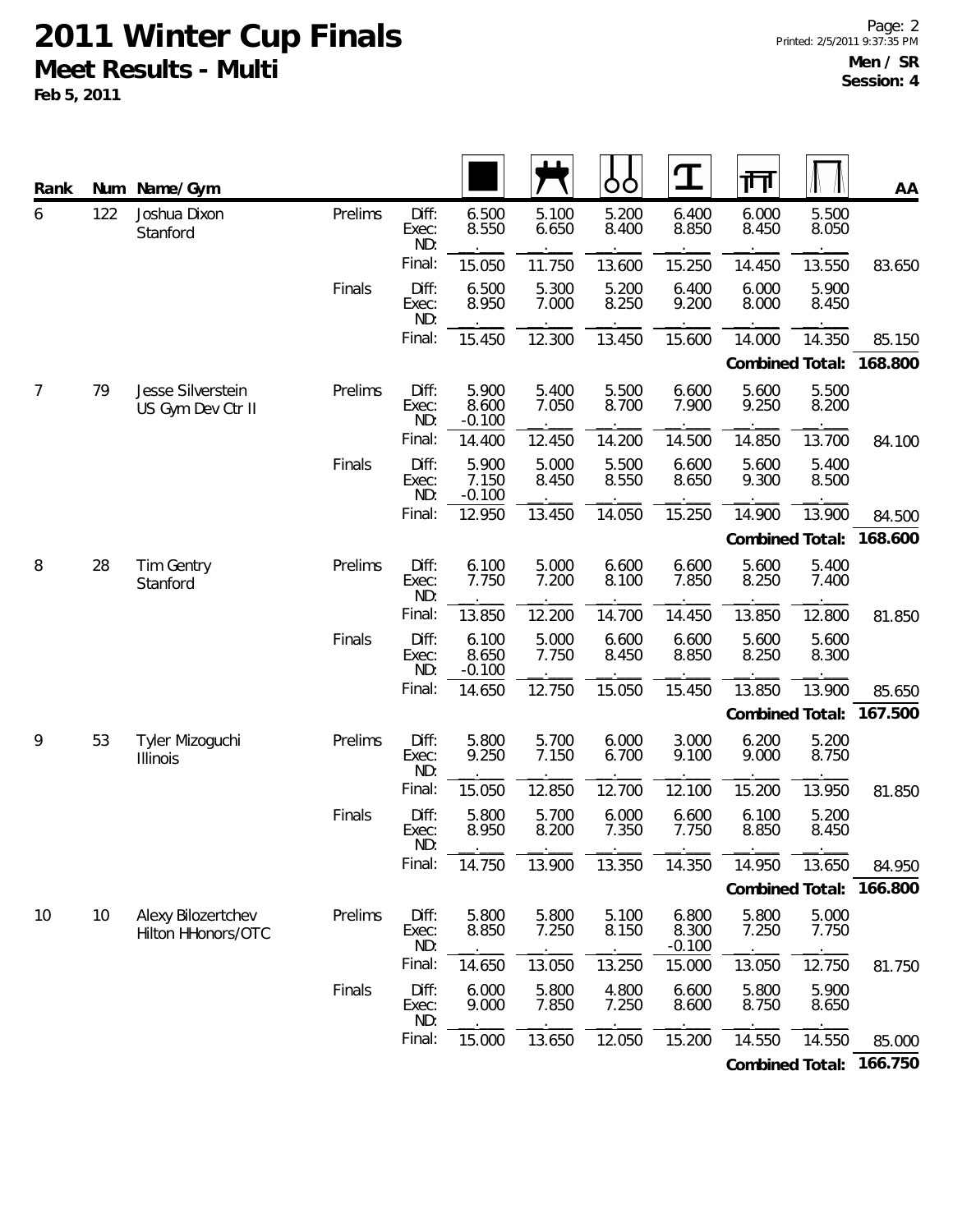**Feb 5, 2011**

| Rank | Num    | Name/Gym                                                              |                |                       |                            |                | O<br>O         | $\mathbf T$                | 帀               |                | AA        |
|------|--------|-----------------------------------------------------------------------|----------------|-----------------------|----------------------------|----------------|----------------|----------------------------|-----------------|----------------|-----------|
| 11   | 12     | Joseph Hagerty<br>Hilton HHonors/OTC                                  | Prelims        | Diff:<br>Exec:<br>ND: | 6.500<br>8.400             | 5.700<br>5.950 | 4.700<br>8.350 | 6.200<br>8.200<br>$-0.300$ | 6.000<br>8.850  | 6.300<br>7.550 |           |
|      |        |                                                                       |                | Final:                | 14.900                     | 11.650         | 13.050         | 14.100                     | 14.850          | 13.850         | 82.400    |
|      |        |                                                                       | Finals         | Diff:<br>Exec:<br>ND: | 6.500<br>8.350             | 4.800<br>7.600 | 4.700<br>7.550 | 6.200<br>8.900             | 6.000<br>8.950  | 6.300<br>7.550 |           |
|      |        |                                                                       |                | Final:                | 14.850                     | 12.400         | 12.250         | 15.100                     | 14.950          | 13.850         | 83.400    |
|      |        |                                                                       |                |                       |                            |                |                |                            | Combined Total: |                | 165.800   |
| 12   | 57     | Sho Nakamori<br><b>Champions Academy</b>                              | Prelims        | Diff:<br>Exec:<br>ND: | 5.800<br>8.850             | 5.700<br>7.150 | 5.700<br>7.150 | 5.400<br>9.150             | 6.100<br>9.200  | 5.300<br>7.850 |           |
|      |        |                                                                       |                | Final:                | 14.650                     | 12.850         | 12.850         | 14.550                     | 15.300          | 13.150         | 83.350    |
|      |        |                                                                       | Finals         | Diff:<br>Exec:<br>ND: | 6.000<br>8.600             | 5.900<br>6.800 | 5.900<br>7.250 | 5.400<br>8.050<br>$-0.300$ | 6.100<br>8.350  | 5.800<br>8.500 |           |
|      |        |                                                                       |                | Final:                | 14.600                     | 12.700         | 13.150         | 13.150                     | 14.450          | 14.300         | 82.350    |
|      |        |                                                                       |                |                       |                            |                |                |                            | Combined Total: |                | 165.700   |
| 13   | $\, 8$ | Dylan Akers<br>Cypress Academy                                        | Prelims        | Diff:<br>Exec:<br>ND: | 6.000<br>8.050             | 5.900<br>7.050 | 5.700<br>7.750 | 6.600<br>8.550             | 5.600<br>7.100  | 5.400<br>7.400 |           |
|      |        |                                                                       |                | Final:                | 14.050                     | 12.950         | 13.450         | 15.150                     | 12.700          | 12.800         | 81.100    |
|      |        | Finals<br>Diff:<br>6.000<br>8.400<br>Exec:<br>ND:<br>Final:<br>14.400 | 5.900<br>8.000 | 5.700<br>7.500        | 6.600<br>8.900             | 5.600<br>7.850 | 5.600<br>7.250 |                            |                 |                |           |
|      |        |                                                                       |                |                       |                            | 13.900         | 13.200         | 15.500                     | 13.450          | 12.850         | 83.300    |
|      |        |                                                                       |                |                       |                            |                |                |                            | Combined Total: |                | 164.400   |
| 14   | 3      | Donothan Bailey<br>Berkeley                                           | Prelims        | Diff:<br>Exec:<br>ND: | 5.800<br>7.550<br>$-0.600$ | 5.800<br>6.800 | 5.500<br>8.650 | 6.200<br>8.300             | 5.800<br>8.800  | 5.800<br>7.300 |           |
|      |        |                                                                       |                | Final:                | 12.750                     | 12.600         | 14.150         | 14.500                     | 14.600          | 13.100         | 81.700    |
|      |        |                                                                       | Finals         | Diff:<br>Exec:<br>ND: | 5.800<br>8.600             | 6.700<br>7.950 | 5.500<br>8.250 | 6.200<br>7.650             | 5.800<br>7.450  | 5.600<br>6.100 |           |
|      |        |                                                                       |                | Final:                | 14.400                     | 14.650         | 13.750         | 13.850                     | 13.250          | 11.700         | 81.600    |
|      |        |                                                                       |                |                       |                            |                |                |                            | Combined Total: |                | 163.300   |
| 15   | 27     | Christopher Stehl<br>Oklahoma                                         | Prelims        | Diff:<br>Exec:<br>ND: | 5.100<br>8.750             | 5.300<br>6.400 | 5.700<br>8.050 | 5.400<br>8.500             | 5.000<br>9.350  | 4.900<br>9.000 |           |
|      |        |                                                                       |                | Final:                | 13.850                     | 11.700         | 13.750         | 13.900                     | 14.350          | 13.900         | 81.450    |
|      |        |                                                                       | Finals         | Diff:<br>Exec:<br>ND: | 5.000<br>8.900             | 5.300<br>7.300 | 5.400<br>8.000 | 5.400<br>8.100             | 5.000<br>9.500  | 4.900<br>8.700 |           |
|      |        |                                                                       |                | Final:                | 13.900                     | 12.600         | 13.400         | 13.500                     | 14.500          | 13.600         | 81.500    |
|      |        |                                                                       |                |                       |                            |                |                |                            |                 |                | $1/2$ OFO |

**Combined Total: 162.950**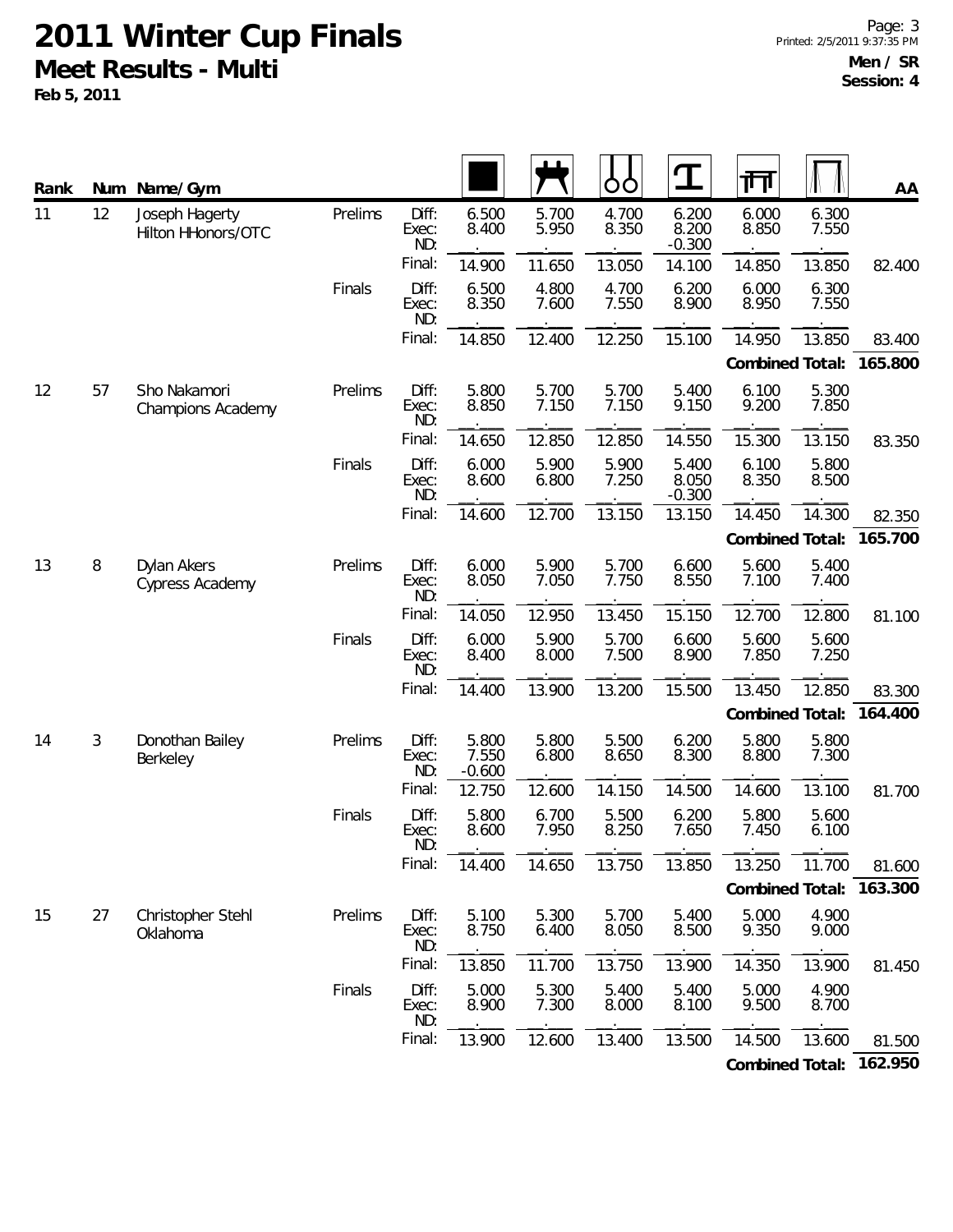| Rank | Num | Name/Gym                        |         |                       |                            |                | O<br>O         | $\mathbf T$                | 帀               |                | AA      |
|------|-----|---------------------------------|---------|-----------------------|----------------------------|----------------|----------------|----------------------------|-----------------|----------------|---------|
| 16   | 74  | Mel Anton Santander<br>Michigan | Prelims | Diff:<br>Exec:<br>ND: | 4.800<br>7.450             | 5.600<br>7.150 | 5.100<br>8.350 | 6.200<br>8.900             | 5.500<br>8.900  | 5.500<br>8.550 |         |
|      |     |                                 |         | Final:                | 12.250                     | 12.750         | 13.450         | 15.100                     | 14.400          | 14.050         | 82.000  |
|      |     |                                 | Finals  | Diff:<br>Exec:<br>ND: | 5.100<br>8.450             | 5.800<br>7.800 | 5.100<br>8.100 | 6.200<br>8.500             | 5.500<br>7.850  | 5.600<br>6.550 |         |
|      |     |                                 |         | Final:                | 13.550                     | 13.600         | 13.200         | 14.700                     | 13.350          | 12.150         | 80.550  |
|      |     |                                 |         |                       |                            |                |                |                            | Combined Total: |                | 162.550 |
| 17   | 30  | Jake Martin<br>Orlando Metro    | Prelims | Diff:<br>Exec:<br>ND: | 6.000<br>8.350             | 5.300<br>7.550 | 5.200<br>8.350 | 6.200<br>8.750             | 5.200<br>8.150  | 5.700<br>8.200 |         |
|      |     |                                 |         | Final:                | 14.350                     | 12.850         | 13.550         | 14.950                     | 13.350          | 13.900         | 82.950  |
|      |     |                                 | Finals  | Diff:<br>Exec:<br>ND: | 5.800<br>6.650             | 5.400<br>7.400 | 5.200<br>7.900 | 6.200<br>6.750<br>$-0.300$ | 5.200<br>8.650  | 5.700<br>8.350 |         |
|      |     |                                 |         | Final:                | 12.450                     | 12.800         | 13.100         | 12.650                     | 13.850          | 14.050         | 78.900  |
|      |     |                                 |         |                       |                            |                |                |                            | Combined Total: |                | 161.850 |
| 18   | 65  | Chris Turner<br>Stanford        | Prelims | Diff:<br>Exec:<br>ND: | 4.900<br>9.150             | 5.800<br>7.600 | 5.200<br>7.650 | 6.200<br>7.750<br>$-0.300$ | 5.000<br>8.600  | 4.300<br>7.800 |         |
|      |     |                                 |         | Final:                | 14.050                     | 13.400         | 12.850         | 13.650                     | 13.600          | 12.100         | 79.650  |
|      |     |                                 | Finals  | Diff:<br>Exec:<br>ND: | 4.900<br>9.100             | 5.700<br>7.600 | 5.200<br>8.150 | 6.200<br>8.500             | 5.300<br>8.650  | 4.800<br>7.650 |         |
|      |     |                                 |         | Final:                | 14.000                     | 13.300         | 13.350         | 14.700                     | 13.950          | 12.450         | 81.750  |
|      |     |                                 |         |                       |                            |                |                |                            | Combined Total: |                | 161.400 |
| 19   | 88  | Jordan Valdez<br>Illinois       | Prelims | Diff:<br>Exec:<br>ND: | 5.300<br>7.400             | 4.700<br>7.400 | 4.800<br>7.700 | 5.800<br>8.600<br>$-0.300$ | 5.400<br>8.500  | 5.000<br>9.150 |         |
|      |     |                                 |         | Final:                | 12.700                     | 12.100         | 12.500         | 14.100                     | 13.900          | 14.150         | 79.450  |
|      |     |                                 | Finals  | Diff:<br>Exec:<br>ND: | 5.300<br>8.550             | 4.700<br>7.700 | 4.800<br>7.450 | 5.800<br>8.800<br>$-0.300$ | 5.100<br>7.700  | 5.100<br>9.350 |         |
|      |     |                                 |         | Final:                | 13.850                     | 12.400         | 12.250         | 14.300                     | 12.800          | 14.450         | 80.050  |
|      |     |                                 |         |                       |                            |                |                |                            | Combined Total: |                | 159.500 |
| 20   | 45  | Jesse Glenn<br><b>SCATS</b>     | Prelims | Diff:<br>Exec:<br>ND: | 5.500<br>8.250<br>$-0.500$ | 4.100<br>5.300 | 4.900<br>8.750 | 6.200<br>9.300             | 4.200<br>8.000  | 5.600<br>8.550 |         |
|      |     |                                 |         | Final:                | 13.250                     | 9.400          | 13.650         | 15.500                     | 12.200          | 14.150         | 78.150  |
|      |     |                                 | Finals  | Diff:<br>Exec:<br>ND: | 5.500<br>8.800             | 4.000<br>7.400 | 4.900<br>8.150 | 6.200<br>9.000             | 5.000<br>8.600  | 5.600<br>8.150 |         |
|      |     |                                 |         | Final:                | 14.300                     | 11.400         | 13.050         | 15.200                     | 13.600          | 13.750         | 81.300  |
|      |     |                                 |         |                       |                            |                |                |                            | Combined Total: |                | 159.450 |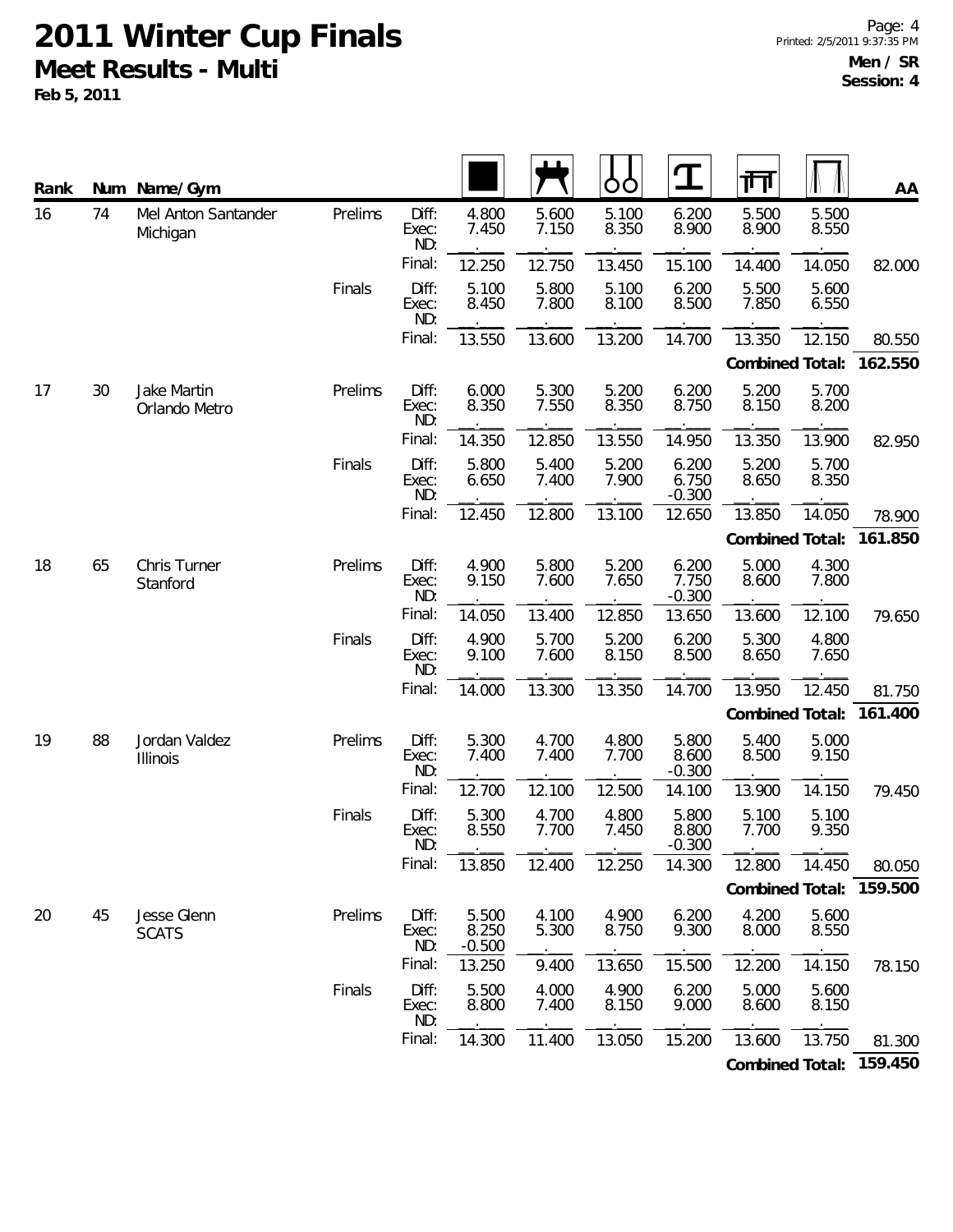| Rank | Num | Name/Gym                                |         |                       |                            |                | Ò<br>O         | $\mathbf T$                | ग्ग             |                | AA      |
|------|-----|-----------------------------------------|---------|-----------------------|----------------------------|----------------|----------------|----------------------------|-----------------|----------------|---------|
| 21   | 101 | <b>Stacey Ervin</b><br>Mills USA        | Prelims | Diff:<br>Exec:<br>ND: | 5.900<br>8.900             | 4.500<br>7.600 | 5.100<br>8.150 | 6.200<br>9.000             | 4.500<br>9.250  | 4.100<br>8.600 |         |
|      |     |                                         |         | Final:                | 14.800                     | 12.100         | 13.250         | 15.200                     | 13.750          | 12.700         | 81.800  |
|      |     |                                         | Finals  | Diff:<br>Exec:<br>ND: | 5.700<br>7.450             | 4.500<br>7.150 | 5.100<br>6.700 | 6.200<br>9.050             | 4.500<br>9.150  | 3.300<br>8.100 |         |
|      |     |                                         |         | Final:                | 13.150                     | 11.650         | 11.800         | 15.250                     | 13.650          | 11.400         | 76.900  |
|      |     |                                         |         |                       |                            |                |                |                            | Combined Total: |                | 158.700 |
| 22   | 102 | Craig Hernandez<br><b>Buffalo Grove</b> | Prelims | Diff:<br>Exec:<br>ND: | 5.200<br>8.750             | 6.200<br>7.050 | 5.100<br>7.200 | 5.400<br>8.400             | 5.100<br>8.400  | 4.300<br>7.100 |         |
|      |     |                                         |         | Final:                | 13.950                     | 13.250         | 12.300         | 13.800                     | 13.500          | 11.400         | 78.200  |
|      |     |                                         | Finals  | Diff:<br>Exec:<br>ND: | 4.300<br>7.750             | 6.200<br>7.550 | 5.400<br>8.100 | 5.400<br>8.600             | 5.100<br>8.300  | 4.600<br>8.500 |         |
|      |     |                                         |         | Final:                | 12.050                     | 13.750         | 13.500         | 14.000                     | 13.400          | 13.100         | 79.800  |
|      |     |                                         |         |                       |                            |                |                |                            | Combined Total: |                | 158.000 |
| 23   | 19  | Alexander Buscaglia<br>Stanford         | Prelims | Diff:<br>Exec:<br>ND: | 6.200<br>7.750<br>$-0.300$ | 4.900<br>4.150 | 5.600<br>6.000 | 6.800<br>7.800<br>$-0.100$ | 5.400<br>7.150  | 7.400<br>8.400 |         |
|      |     |                                         |         | Final:                | 13.650                     | 9.050          | 11.600         | 14.500                     | 12.550          | 15.800         | 77.150  |
|      |     |                                         | Finals  | Diff:<br>Exec:<br>ND: | 6.100<br>8.300             | 4.400<br>4.800 | 5.700<br>8.250 | 7.000<br>8.250<br>$-0.100$ | 6.000<br>6.900  | 7.100<br>7.800 |         |
|      |     |                                         |         | Final:                | 14.400                     | 9.200          | 13.950         | 15.150                     | 12.900          | 14.900         | 80.500  |
|      |     |                                         |         |                       |                            |                |                |                            | Combined Total: |                | 157.650 |
| 24   | 48  | Maximilian Mayr<br>Universal            | Prelims | Diff:<br>Exec:<br>ND: | 4.300<br>6.650<br>$-0.300$ | 4.900<br>7.200 | 6.000<br>7.900 | 5.800<br>8.700             | 5.200<br>9.300  | 5.300<br>7.950 |         |
|      |     |                                         |         | Final:                | 10.650                     | 12.100         | 13.900         | 14.500                     | 14.500          | 13.250         | 78.900  |
|      |     |                                         | Finals  | Diff:<br>Exec:<br>ND: | 5.000<br>7.400             | 4.400<br>6.150 | 6.000<br>8.000 | 5.800<br>6.850<br>$-0.300$ | 5.200<br>8.050  | 5.300<br>7.950 |         |
|      |     |                                         |         | Final:                | 12.400                     | 10.550         | 14.000         | 12.350                     | 13.250          | 13.250         | 75.800  |
|      |     |                                         |         |                       |                            |                |                |                            | Combined Total: |                | 154.700 |
| 25   | 29  | Luke Stannard<br>Illinois               | Prelims | Diff:<br>Exec:<br>ND: | 5.900<br>8.650             | 6.800<br>7.750 | 0.000<br>0.000 | 6.200<br>8.250<br>$-0.100$ | 5.300<br>8.050  | 5.300<br>8.550 |         |
|      |     |                                         |         | Final:                | 14.550                     | 14.550         | 0.000          | 14.350                     | 13.350          | 13.850         | 70.650  |
|      |     |                                         | Finals  | Diff:<br>Exec:<br>ND: | 5.900<br>8.500             | 6.400<br>7.950 | 0.000<br>0.000 | 6.200<br>8.400             | 4.900<br>6.250  | 5.300<br>8.600 |         |
|      |     |                                         |         | Final:                | 14.400                     | 14.350         | 0.000          | 14.600                     | 11.150          | 13.900         | 68.400  |
|      |     |                                         |         |                       |                            |                |                |                            | Combined Total: |                | 139.050 |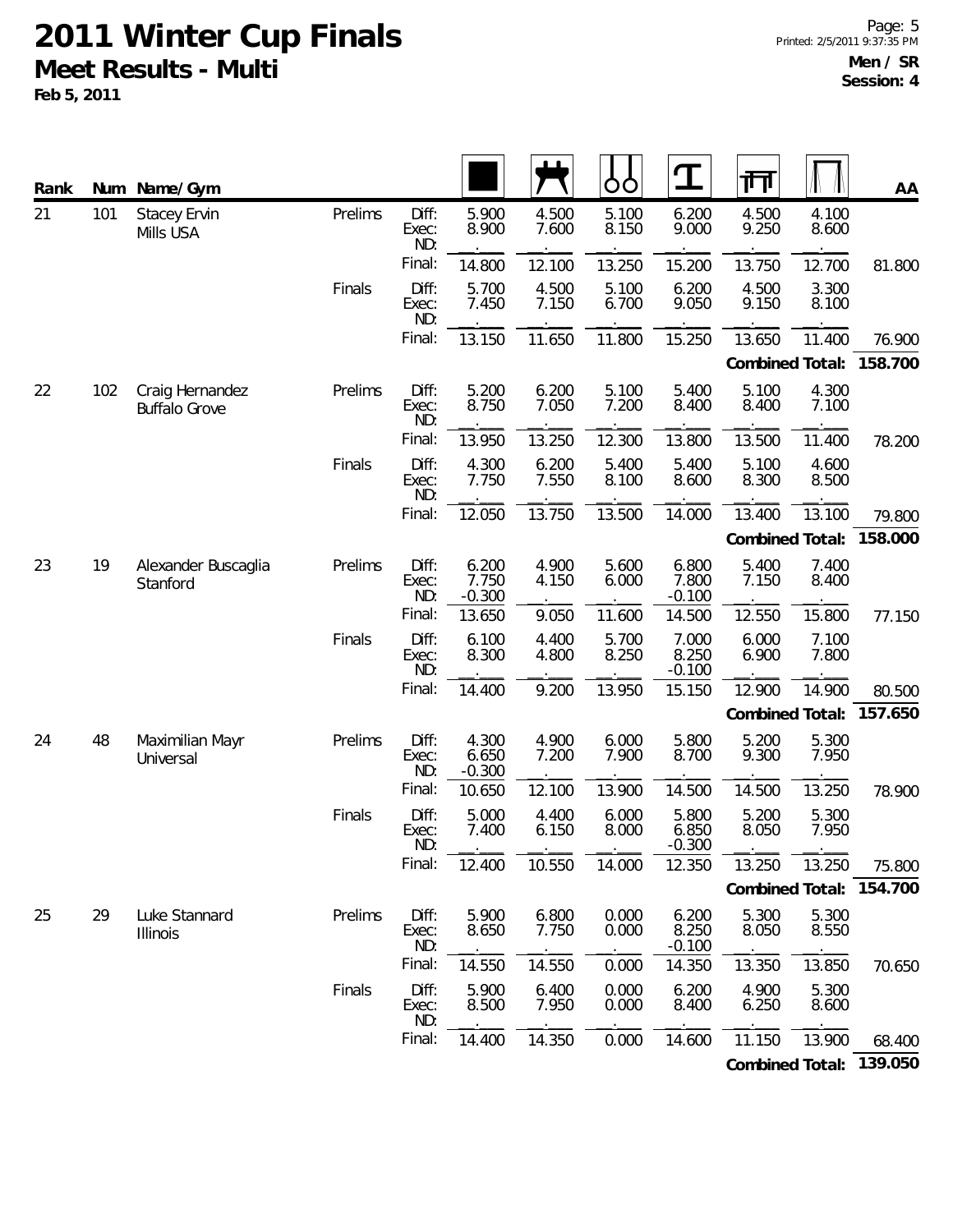| Rank | Num | Name/Gym                             |         |                       |                            |                | O<br>O         | $\mathbf T$                | गा              |                | AA      |
|------|-----|--------------------------------------|---------|-----------------------|----------------------------|----------------|----------------|----------------------------|-----------------|----------------|---------|
| 26   | 60  | Sean Regan<br>Ohio State             | Prelims | Diff:<br>Exec:<br>ND: | 5.800<br>6.850             | 4.900<br>3.950 | 5.900<br>7.450 | 6.200<br>9.150             | 5.200<br>7.500  | 5.300<br>5.750 |         |
|      |     |                                      |         | Final:                | 12.650                     | 8.850          | 13.350         | 15.350                     | 12.700          | 11.050         | 73.950  |
|      |     |                                      | Finals  | Diff:<br>Exec:<br>ND: | 5.100<br>8.400<br>$-0.100$ | 0.000<br>0.000 | 5.500<br>6.750 | 6.200<br>6.950<br>$-0.100$ | 5.500<br>6.300  | 5.800<br>8.150 |         |
|      |     |                                      |         | Final:                | 13.400                     | 0.000          | 12.250         | 13.050                     | 11.800          | 13.950         | 64.450  |
|      |     |                                      |         |                       |                            |                |                |                            | Combined Total: |                | 138.400 |
| 27   | 89  | Cale Robinson<br>Stanford            | Prelims | Diff:<br>Exec:<br>ND: | 6.700<br>8.500<br>$-0.100$ | 0.000<br>0.000 | 4.100<br>8.300 | 6.600<br>9.350             | 5.200<br>8.450  | 4.700<br>7.000 |         |
|      |     |                                      |         | Final:                | 15.100                     | 0.000          | 12.400         | 15.950                     | 13.650          | 11.700         | 68.800  |
|      |     |                                      | Finals  | Diff:<br>Exec:<br>ND: | 6.500<br>7.200<br>$-0.100$ | 0.000<br>0.000 | 4.100<br>8.300 | 6.600<br>9.350<br>$-0.100$ | 5.200<br>8.400  | 5.000<br>7.800 |         |
|      |     |                                      |         | Final:                | 13.600                     | 0.000          | 12.400         | 15.850                     | 13.600          | 12.800         | 68.250  |
|      |     |                                      |         |                       |                            |                |                |                            | Combined Total: |                | 137.050 |
| 28   | 67  | Daniel Ribeiro<br>Illinois           | Prelims | Diff:<br>Exec:<br>ND: | 5.800<br>8.900             | 6.800<br>9.200 | 0.000<br>0.000 | 6.600<br>7.100<br>$-0.100$ | 5.200<br>8.200  | 0.000<br>0.000 |         |
|      |     |                                      |         | Final:                | 14.700                     | 16.000         | 0.000          | 13.600                     | 13.400          | 0.000          | 57.700  |
|      |     |                                      | Finals  | Diff:<br>Exec:<br>ND: | 5.800<br>8.950             | 6.700<br>8.700 | 0.000<br>0.000 | 6.600<br>7.400             | 5.300<br>9.050  | 0.000<br>0.000 |         |
|      |     |                                      |         | Final:                | 14.750                     | 15.400         | 0.000          | 14.000                     | 14.350          | 0.000          | 58.500  |
|      |     |                                      |         |                       |                            |                |                |                            | Combined Total: |                | 116.200 |
| 29   | 32  | Randall Heflin<br>Hilton HHonors/HGA | Prelims | Diff:<br>Exec:<br>ND: | 6.000<br>9.000             | 5.600<br>7.100 | 0.000<br>0.000 | 6.200<br>9.100             | 5.500<br>8.350  | 0.000<br>0.000 |         |
|      |     |                                      |         | Final:                | 15.000                     | 12.700         | 0.000          | 15.300                     | 13.850          | 0.000          | 56.850  |
|      |     |                                      | Finals  | Diff:<br>Exec:<br>ND: | 6.000<br>8.950             | 5.600<br>7.450 | 0.000<br>0.000 | 6.200<br>9.050             | 5.500<br>8.650  | 0.000<br>0.000 |         |
|      |     |                                      |         | Final:                | 14.950                     | 13.050         | 0.000          | 15.250                     | 14.150          | 0.000          | 57.400  |
|      |     |                                      |         |                       |                            |                |                |                            | Combined Total: |                | 114.250 |
| 30   | 50  | Steven Legendre<br>Oklahoma          | Prelims | Diff:<br>Exec:<br>ND: | 6.700<br>8.800             | 5.000<br>5.600 | 5.800<br>8.050 | 6.600<br>9.050             | 5.800<br>8.600  | 6.000<br>8.000 |         |
|      |     |                                      |         | Final:                | 15.500                     | 10.600         | 13.850         | 15.650                     | 14.400          | 14.000         | 84.000  |
|      |     |                                      | Finals  | Diff:<br>Exec:<br>ND: | 0.000<br>0.000             | 0.000<br>0.000 | 5.700<br>7.300 | 7.400<br>8.700             | 0.000<br>0.000  | 0.000<br>0.000 |         |
|      |     |                                      |         | Final:                | 0.000                      | 0.000          | 13.000         | 16.100                     | 0.000           | 0.000          | 29.100  |
|      |     |                                      |         |                       |                            |                |                |                            | Combined Total: |                | 113.100 |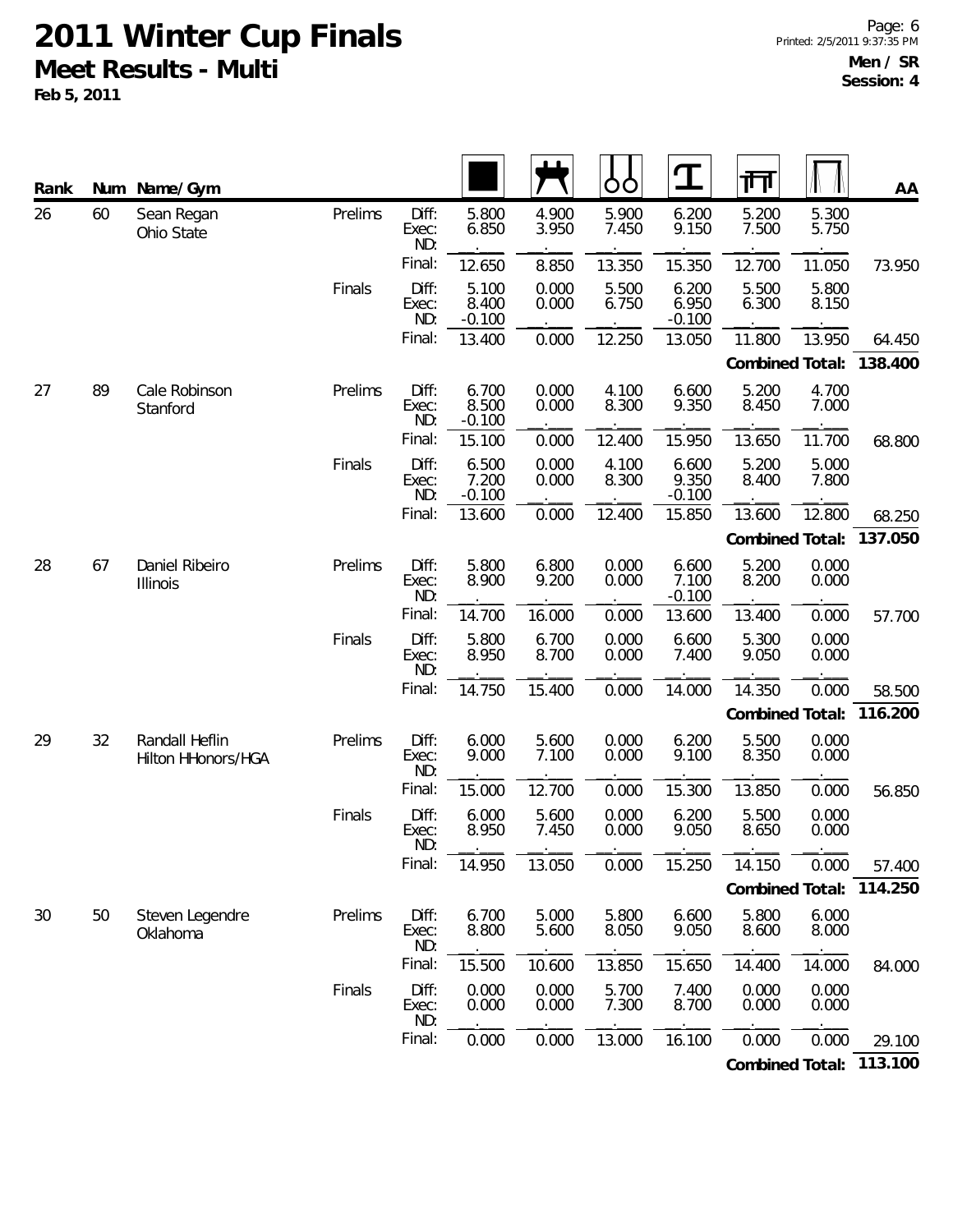| Rank | Num | Name/Gym                          |         |                       |                            |                | Ò<br>O         | $\mathbf T$                | 帀               |                | AA      |
|------|-----|-----------------------------------|---------|-----------------------|----------------------------|----------------|----------------|----------------------------|-----------------|----------------|---------|
| 31   | 9   | Chad Wiest<br>Illinois            | Prelims | Diff:<br>Exec:<br>ND: | 6.700<br>8.600             | 0.000<br>0.000 | 0.000<br>0.000 | 6.200<br>8.350             | 5.500<br>8.850  | 5.000<br>7.100 |         |
|      |     |                                   |         | Final:                | 15.300                     | 0.000          | 0.000          | 14.550                     | 14.350          | 12.100         | 56.300  |
|      |     |                                   | Finals  | Diff:<br>Exec:<br>ND: | 6.500<br>6.700             | 0.000<br>0.000 | 0.000<br>0.000 | 6.200<br>9.100             | 5.500<br>9.050  | 5.200<br>7.750 |         |
|      |     |                                   |         | Final:                | 13.200                     | 0.000          | 0.000          | 15.300                     | 14.550          | 12.950         | 56.000  |
|      |     |                                   |         |                       |                            |                |                |                            | Combined Total: |                | 112.300 |
| 32   | 23  | <b>Edward Umphrey</b><br>Michigan | Prelims | Diff:<br>Exec:<br>ND: | 5.600<br>8.150<br>$-0.100$ | 0.000<br>0.000 | 5.600<br>7.650 | 6.200<br>9.150             | 5.400<br>8.600  | 0.000<br>0.000 |         |
|      |     |                                   |         | Final:                | 13.650                     | 0.000          | 13.250         | 15.350                     | 14.000          | 0.000          | 56.250  |
|      |     |                                   | Finals  | Diff:<br>Exec:<br>ND: | 5.600<br>8.150             | 0.000<br>0.000 | 5.800<br>7.100 | 6.200<br>8.350<br>$-0.300$ | 5.400<br>8.400  | 0.000<br>0.000 |         |
|      |     |                                   |         | Final:                | 13.750                     | 0.000          | 12.900         | 14.250                     | 13.800          | 0.000          | 54.700  |
|      |     |                                   |         |                       |                            |                |                |                            | Combined Total: |                | 110.950 |
| 33   | 73  | Paul Ruggeri III<br>Illinois      | Prelims | Diff:<br>Exec:<br>ND: | 6.700<br>8.500<br>$-0.100$ | 5.100<br>6.000 | 5.400<br>7.100 | 7.000<br>7.800<br>$-0.300$ | 6.200<br>8.300  | 7.100<br>8.550 |         |
|      |     |                                   |         | Final:                | 15.100                     | 11.100         | 12.500         | 14.500                     | 14.500          | 15.650         | 83.350  |
|      |     |                                   | Finals  | Diff:<br>Exec:<br>ND: | 0.000<br>0.000             | 0.000<br>0.000 | 0.000<br>0.000 | 7.000<br>8.800             | 0.000<br>0.000  | 0.000<br>0.000 |         |
|      |     |                                   |         | Final:                | 0.000                      | 0.000          | 0.000          | 15.800                     | 0.000           | 0.000          | 15.800  |
|      |     |                                   |         |                       |                            |                |                |                            | Combined Total: |                | 99.150  |
| 34   | 34  | Glen Ishino<br>Berkeley           | Prelims | Diff:<br>Exec:<br>ND: | 6.200<br>8.450             | 6.400<br>8.500 | 5.600<br>8.300 | 6.200<br>8.950             | 6.200<br>9.150  | 5.500<br>7.450 |         |
|      |     |                                   |         | Final:                | 14.650                     | 14.900         | 13.900         | 15.150                     | 15.350          | 12.950         | 86.900  |
|      |     | Finals                            |         | Diff:<br>Exec:<br>ND: | 0.000<br>0.000             | 0.000<br>0.000 | 0.000<br>0.000 | 0.000<br>0.000             | 0.000<br>0.000  | 0.000<br>0.000 |         |
|      |     |                                   |         | Final:                | 0.000                      | 0.000          | 0.000          | 0.000                      | 0.000           | 0.000          | 0.000   |
|      |     |                                   |         |                       |                            |                |                |                            | Combined Total: |                | 86.900  |
| 35   | 81  | Steven Lacombe<br>Berkeley        | Prelims | Diff:<br>Exec:<br>ND: | 5.600<br>7.950             | 0.000<br>0.000 | 6.200<br>8.000 | 6.600<br>8.400             | 0.000<br>0.000  | 0.000<br>0.000 |         |
|      |     |                                   |         | Final:                | 13.550                     | 0.000          | 14.200         | 15.000                     | 0.000           | 0.000          | 42.750  |
|      |     |                                   | Finals  | Diff:<br>Exec:<br>ND: | 5.600<br>7.650             | 0.000<br>0.000 | 6.200<br>7.250 | 6.600<br>8.350<br>$-0.100$ | 0.000<br>0.000  | 0.000<br>0.000 |         |
|      |     |                                   |         | Final:                | 13.250                     | 0.000          | 13.450         | 14.850                     | 0.000           | 0.000          | 41.550  |
|      |     |                                   |         |                       |                            |                |                |                            | Combined Total: |                | 84.300  |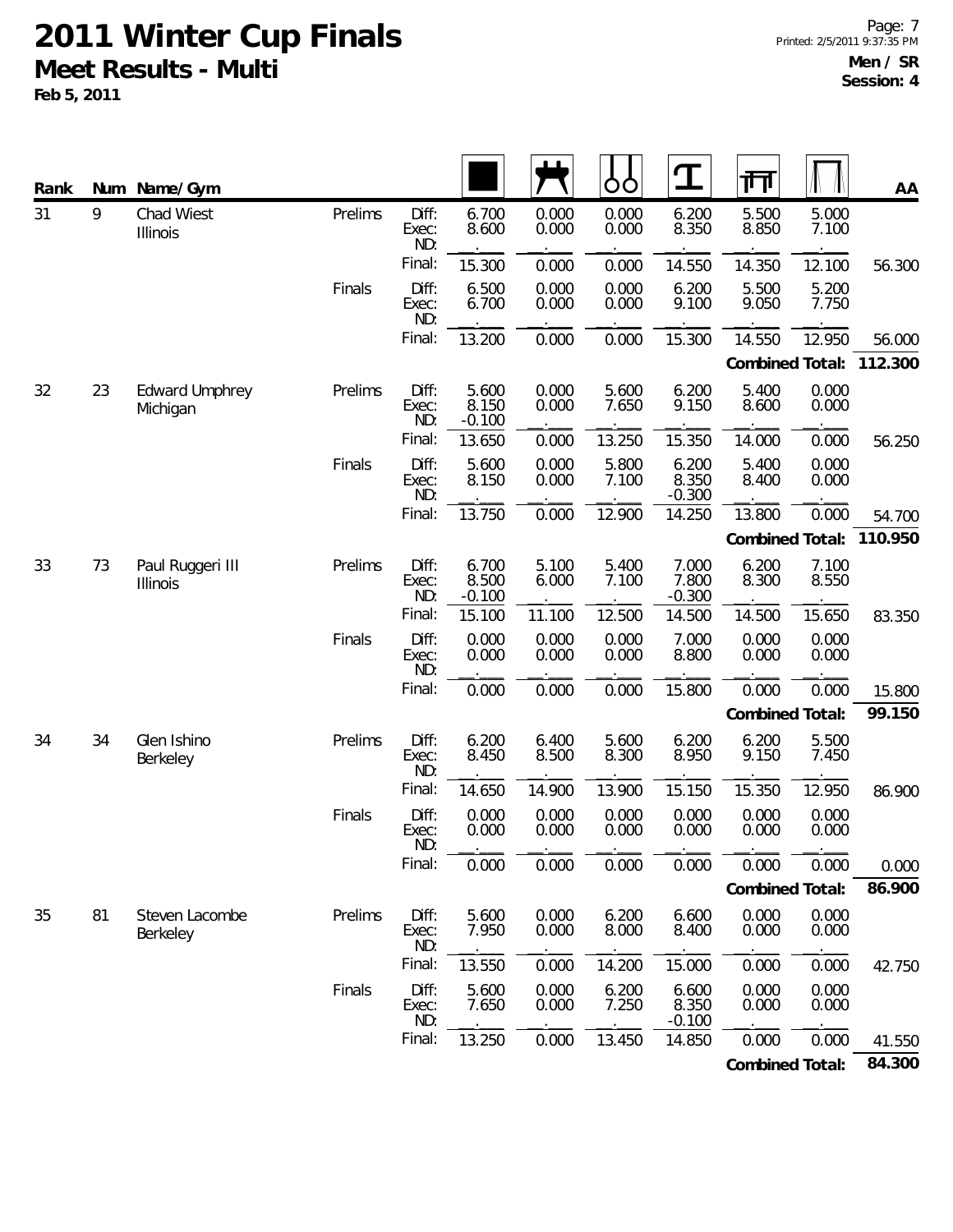| Rank |              | Num Name/Gym                           |         |                       |                            |                | O<br>O         | $\mathbf T$                | 帀               |                 | AA     |        |
|------|--------------|----------------------------------------|---------|-----------------------|----------------------------|----------------|----------------|----------------------------|-----------------|-----------------|--------|--------|
| 36   | $\mathbf{1}$ | Wesley Haagensen<br>Hilton HHonors/OTC | Prelims | Diff:<br>Exec:<br>ND: | 4.900<br>6.900             | 5.700<br>7.150 | 6.300<br>8.800 | 6.200<br>9.000             | 6.000<br>8.500  | 6.200<br>6.300  |        |        |
|      |              |                                        |         | Final:                | 11.800                     | 12.850         | 15.100         | 15.200                     | 14.500          | 12.500          | 81.950 |        |
|      |              |                                        | Finals  | Diff:<br>Exec:<br>ND: | 0.000<br>0.000             | 0.000<br>0.000 | 0.000<br>0.000 | 0.000<br>0.000             | 0.000<br>0.000  | 0.000<br>0.000  |        |        |
|      |              |                                        |         | Final:                | 0.000                      | 0.000          | 0.000          | 0.000                      | 0.000           | 0.000           | 0.000  |        |
|      |              |                                        |         |                       |                            |                |                |                            | Combined Total: |                 | 81.950 |        |
| 37   | 108          | John Martin<br>Stanford                | Prelims | Diff:<br>Exec:<br>ND: | 0.000<br>0.000             | 6.600<br>6.900 | 0.000<br>0.000 | 0.000<br>0.000             | 5.500<br>7.550  | 5.400<br>7.350  |        |        |
|      |              |                                        |         | Final:                | 0.000                      | 13.500         | 0.000          | 0.000                      | 13.050          | 12.750          | 39.300 |        |
|      |              |                                        | Finals  | Diff:<br>Exec:<br>ND: | 0.000<br>0.000             | 6.700<br>7.650 | 0.000<br>0.000 | 0.000<br>0.000             | 5.500<br>8.200  | 5.800<br>8.150  |        |        |
|      |              |                                        |         | Final:                | 0.000                      | 14.350         | 0.000          | 0.000                      | 13.700          | 13.950          | 42.000 |        |
|      |              |                                        |         |                       |                            |                |                |                            |                 | Combined Total: |        | 81.300 |
| 38   | 59           | Samuel Mikulak<br>Michigan             | Prelims | Diff:<br>Exec:<br>ND: | 6.300<br>8.100             | 0.000<br>0.000 | 0.000<br>0.000 | 7.400<br>8.750<br>$-0.100$ | 0.000<br>0.000  | 0.000<br>0.000  |        |        |
|      |              |                                        |         | Final:                | 14.400                     | 0.000          | 0.000          | 16.050                     | 0.000           | 0.000           | 30.450 |        |
|      |              |                                        | Finals  | Diff:<br>Exec:<br>ND: | 6.700<br>7.850<br>$-0.300$ | 0.000<br>0.000 | 0.000<br>0.000 | 7.400<br>8.750             | 0.000<br>0.000  | 0.000<br>0.000  |        |        |
|      |              |                                        |         | Final:                | 14.250                     | 0.000          | 0.000          | 16.150                     | 0.000           | 0.000           | 30.400 |        |
|      |              |                                        |         |                       |                            |                |                |                            | Combined Total: |                 | 60.850 |        |
| 39   | 26           | Jeffrey Treleaven<br>Ohio State        | Prelims | Diff:<br>Exec:<br>ND: | 5.600<br>7.200             | 0.000<br>0.000 | 0.000<br>0.000 | 6.600<br>9.200<br>$-0.100$ | 0.000<br>0.000  | 0.000<br>0.000  |        |        |
|      |              |                                        |         | Final:                | 12.800                     | 0.000          | 0.000          | 15.700                     | 0.000           | 0.000           | 28.500 |        |
|      |              |                                        | Finals  | Diff:<br>Exec:<br>ND: | 5.900<br>8.550             | 0.000<br>0.000 | 0.000<br>0.000 | 6.600<br>9.300             | 0.000<br>0.000  | 0.000<br>0.000  |        |        |
|      |              |                                        |         | Final:                | 14.450                     | 0.000          | 0.000          | 15.900                     | 0.000           | 0.000           | 30.350 |        |
|      |              |                                        |         |                       |                            |                |                |                            | Combined Total: |                 | 58.850 |        |
| 40   | 107          | Ian Makowske<br>Michigan               | Prelims | Diff:<br>Exec:<br>ND: | 5.700<br>9.100             | 0.000<br>0.000 | 0.000<br>0.000 | 0.000<br>0.000             | 0.000<br>0.000  | 6.100<br>8.250  |        |        |
|      |              |                                        |         | Final:                | 14.800                     | 0.000          | 0.000          | 0.000                      | 0.000           | 14.350          | 29.150 |        |
|      |              |                                        | Finals  | Diff:<br>Exec:<br>ND: | 5.400<br>8.450             | 0.000<br>0.000 | 0.000<br>0.000 | 0.000<br>0.000             | 0.000<br>0.000  | 6.700<br>8.650  |        |        |
|      |              |                                        |         | Final:                | 13.850                     | 0.000          | 0.000          | 0.000                      | 0.000           | 15.350          | 29.200 |        |
|      |              |                                        |         |                       |                            |                |                |                            | Combined Total: |                 | 58.350 |        |